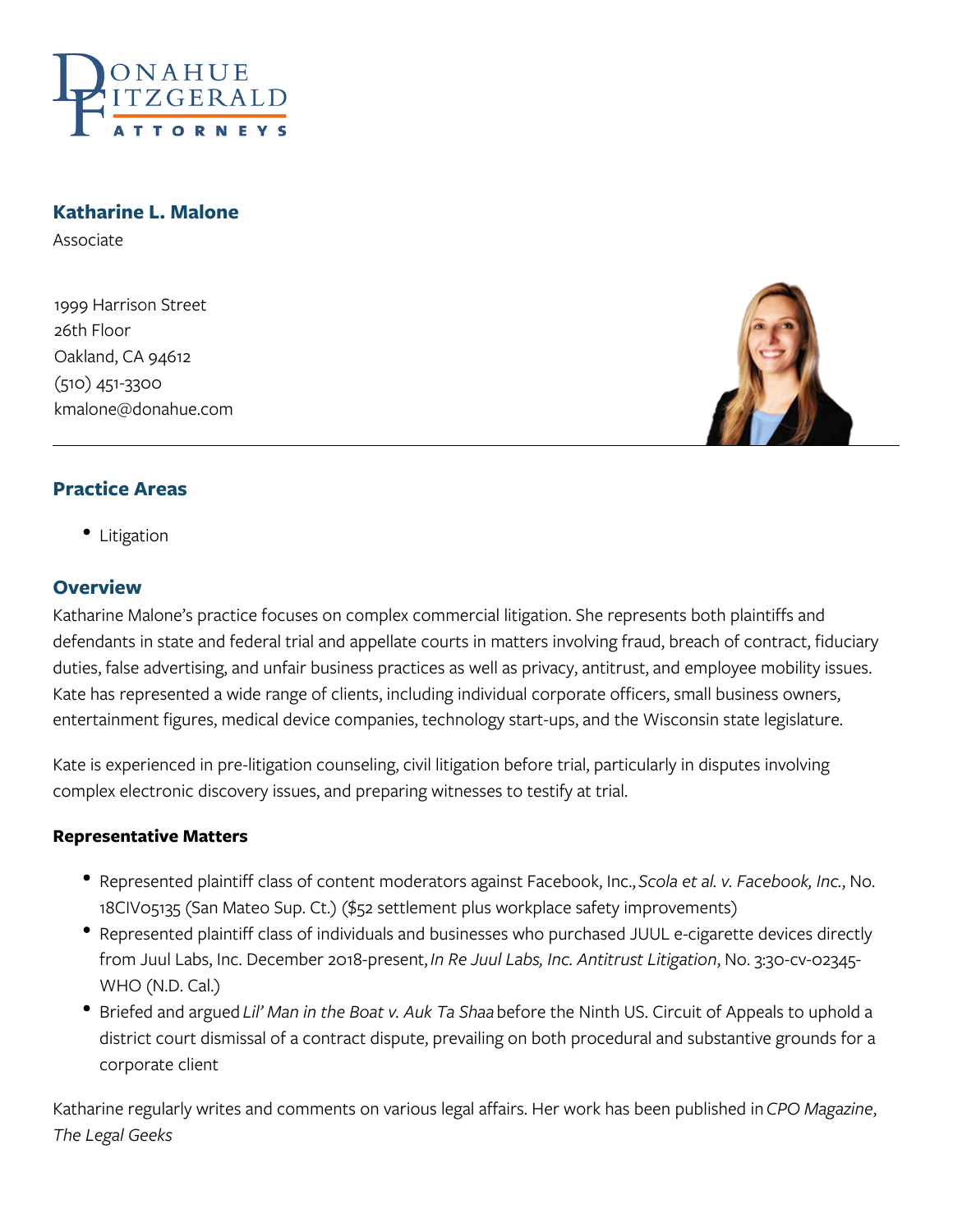

, and the California *Daily Journal*, among other publications. She is a participating attorney in the Federal *Pro Bono* Project, and has represented clients through KIND (Kids In Need of Defense) and the Southern Poverty Law Project.

Prior to her career as an associate, Katharine was an associate legal editor for the California *Daily Journal*. During law school at Hastings College of the Law, she was editor-in-chief of the *Hastings Communications & Entertainment Law Journal.*

# **Professional & Community Affiliations**

- Member, Alameda County Bar Association
- Member, Bar Association of San Francisco

## **Recognition**

Rising Star, *Super Lawyers*, 2021

## **Bar Admissions**

California

## **Courts**

- U.S. Court of Appeals, 9th Circuit
- U.S. District Court, Northern District of California

## **Education**

- **J.D.**, University of California, Hastings College of the Law, 2012
	- <sup>o</sup> CALI Award, Cyberlaw
	- $\circ$  Albert G. Evans Scholarship in Enterprise Award for best Note on government regulation of private enterprise
- **B.A.**, The George Washington University, 2007
	- <sup>o</sup> National Merit Scholar
	- $\circ$  Atlantic-10 Conference Student-Athlete Honor Roll (varsity crew team)